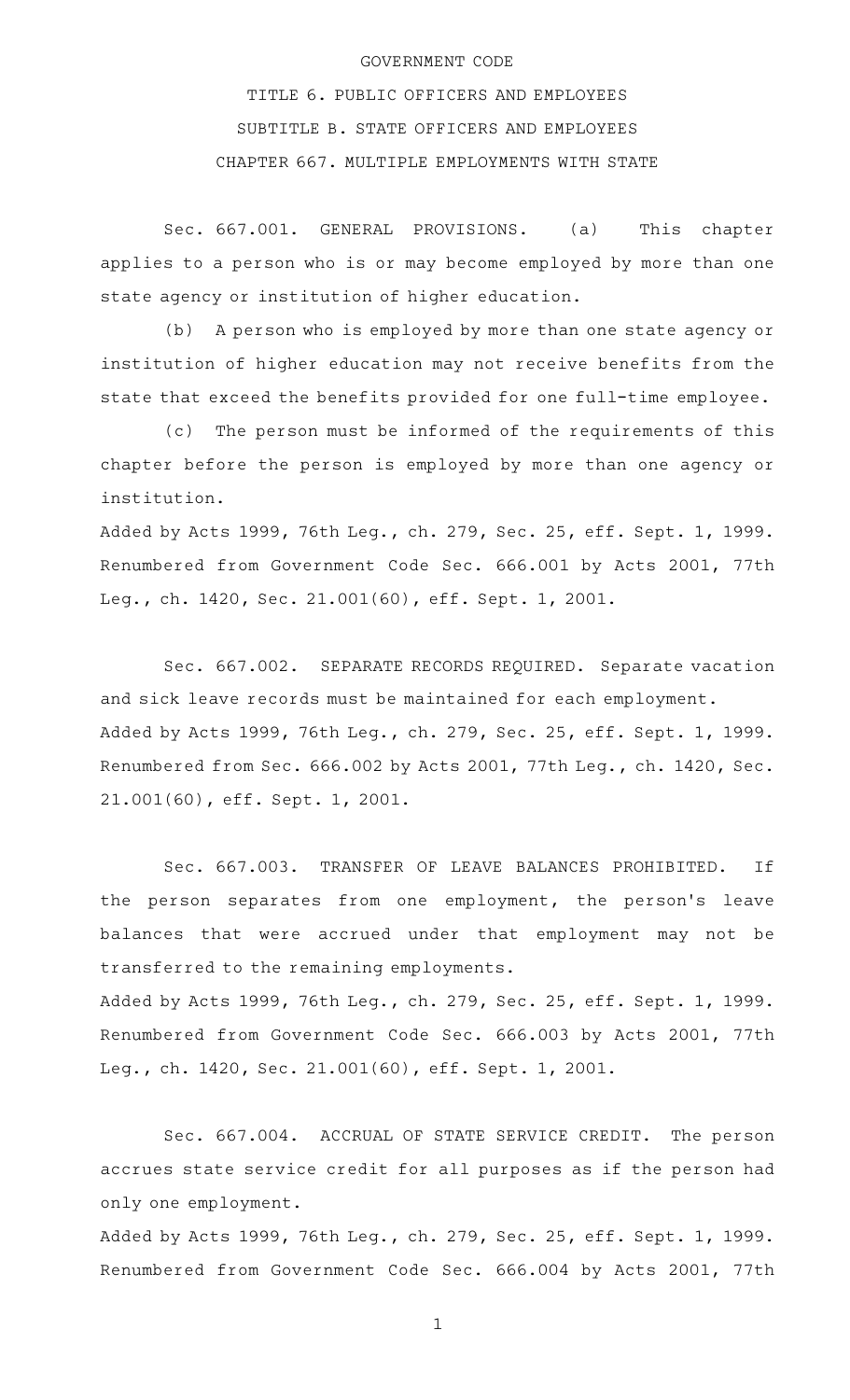Leg., ch. 1420, Sec. 21.001(60), eff. Sept. 1, 2001.

Sec. 667.005. GROUP INSURANCE CONTRIBUTION. The total state contribution toward the person's group insurance is limited to the amount specified in the General Appropriations Act for a full-time active employee.

Added by Acts 1999, 76th Leg., ch. 279, Sec. 25, eff. Sept. 1, 1999. Renumbered from Government Code Sec. 666.005 by Acts 2001, 77th Leg., ch. 1420, Sec. 21.001(60), eff. Sept. 1, 2001.

Sec. 667.006. OVERTIME COMPENSATION. (a) Overtime compensation accrues for each employment independently of every other employment, except as provided by Subsection (b).

(b) If the person is subject to the overtime provisions of the federal Fair Labor Standards Act of 1938 (29 U.S.C. Section 201 et seq.) in an employment, the employing agencies and institutions of higher education shall ensure that the person is compensated for all combined time actually worked that exceeds 40 hours per week in accordance with the overtime provisions of the federal law. The agencies and institutions shall cooperate to determine which agency or institution is responsible for ensuring that the employee is properly compensated according to those provisions.

(c) An employing agency or institution may not use multiple employments of an employee within the same agency or institution for the purpose of:

(1) paying the employee for working more than 40 hours in a week instead of earning compensatory time in accordance with state law; or

(2) paying the employee a greater salary than is allowed for either of the employee 's positions. Added by Acts 1999, 76th Leg., ch. 279, Sec. 25, eff. Sept. 1, 1999. Renumbered from Government Code Sec. 666.006 by Acts 2001, 77th

Leg., ch. 1420, Sec. 21.001(60), eff. Sept. 1, 2001.

Sec. 667.007. INFORMING EMPLOYER ABOUT MULTIPLE EMPLOYMENT. The person must inform the person 's employing state agencies or institutions of higher education before accepting an

2